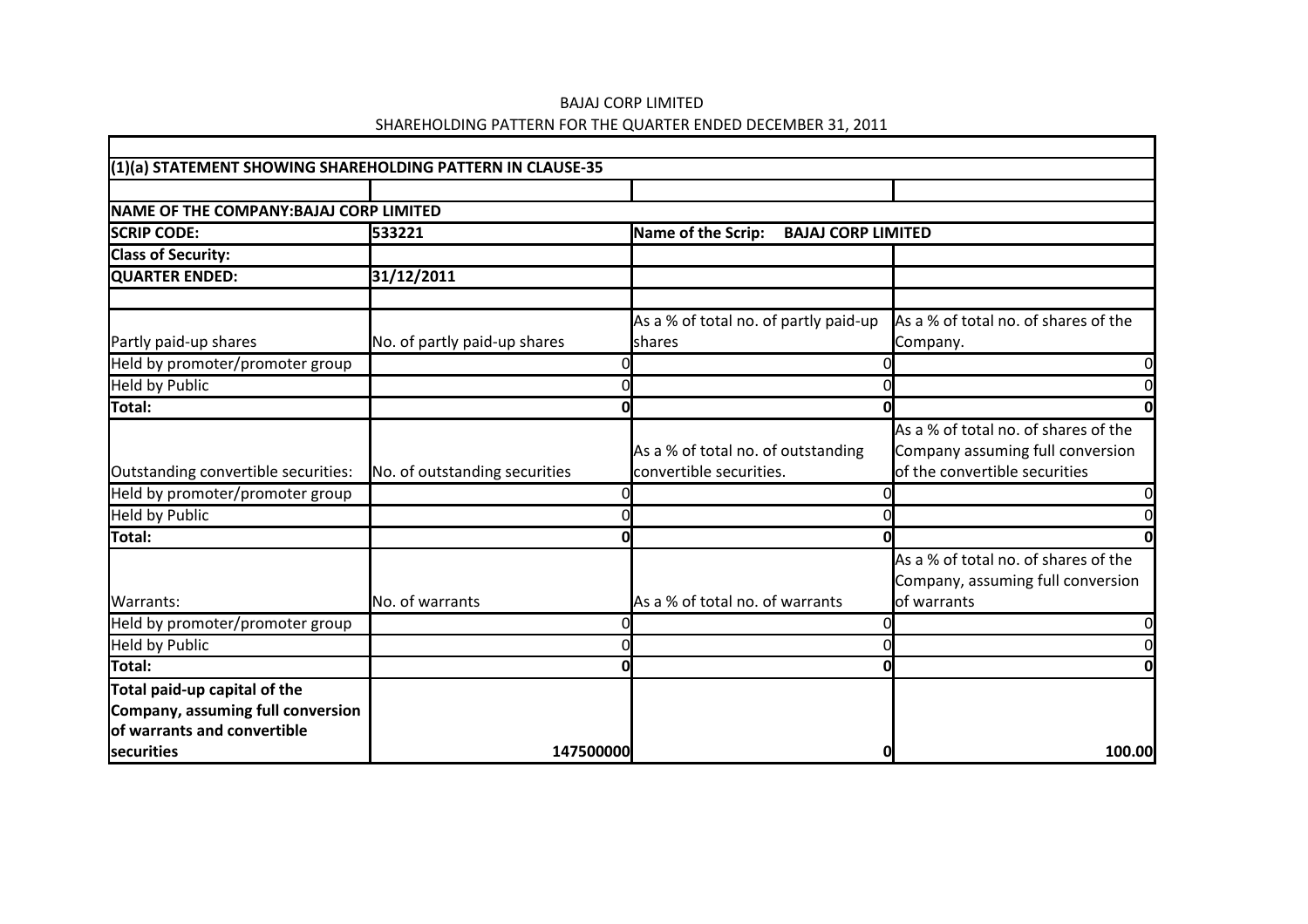#### BAJAJ CORP LIMITED SHAREHOLDING PATTERN FOR THE QUARTER ENDED DECEMBER 31, 2011

|                                |                                          |                                     |                                             |                                                                                              |                   | <b>TOTAL SHAREHOLDING AS A % OF</b><br><b>TOTAL NO OF SHARES</b> | <b>SHARES PLEDGE OR OTHERWISE</b><br><b>ENCUMBERED</b> |                        |  |
|--------------------------------|------------------------------------------|-------------------------------------|---------------------------------------------|----------------------------------------------------------------------------------------------|-------------------|------------------------------------------------------------------|--------------------------------------------------------|------------------------|--|
| <b>CATEGORY</b><br><b>CODE</b> | <b>CATEGORY OF SHAREHOLDER</b>           | <b>NO OF</b><br><b>SHAREHOLDERS</b> | Ιτοται<br><b>NUMBER OF</b><br><b>SHARES</b> | <b>NO OF SHARES HELD</b><br>IN DEMATERIALIZED AS a PERCENTAGE As a PERCENTAGE<br><b>FORM</b> | $of (A+B)$        | $of (A+B+C)$                                                     | <b>INUMBER</b><br><b>OF SHARES</b>                     | <b>AS a PERCENTAGE</b> |  |
| $\overline{(\mathsf{I})}$      | (II)                                     | (III)                               | (IV)                                        | (V)                                                                                          | $\overline{(VI)}$ | (VII)                                                            | (VIII)                                                 | (IX)=(VIII)/(IV)*100   |  |
| (A)                            | PROMOTER AND PROMOTER GROUP              |                                     |                                             |                                                                                              |                   |                                                                  |                                                        |                        |  |
| $\overline{(1)}$               | <b>INDIAN</b>                            |                                     |                                             |                                                                                              |                   |                                                                  |                                                        |                        |  |
| (a)                            | Individual /HUF                          |                                     |                                             | O                                                                                            | 0.00              | 0.00                                                             |                                                        | 0.00                   |  |
| (b)                            | Central Government/State Government(s)   | $\Omega$                            |                                             | $\cap$                                                                                       | 0.00              | 0.00                                                             |                                                        | 0.00                   |  |
| (c)                            | <b>Bodies Corporate</b>                  |                                     | 125000000                                   | 125000000                                                                                    | 84.75             | 84.75                                                            | O                                                      | 0.00                   |  |
| (d)                            | Financial Institutions / Banks           |                                     | C                                           | $\Omega$                                                                                     | 0.00              | 0.00                                                             | U                                                      | 0.00                   |  |
| $\overline{(e)}$               | <b>Others</b>                            |                                     |                                             | $\Omega$                                                                                     | 0.00              | 0.00                                                             | U                                                      | 0.00                   |  |
|                                |                                          |                                     |                                             |                                                                                              |                   |                                                                  |                                                        |                        |  |
|                                | Sub-Total A(1) :                         |                                     | 125000000                                   | 125000000                                                                                    | 84.75             | 84.75                                                            | O                                                      | 0.00                   |  |
| (2)                            | FOREIGN                                  |                                     |                                             |                                                                                              |                   |                                                                  |                                                        |                        |  |
| (a)                            | Individuals (NRIs/Foreign Individuals)   | $\Omega$                            | C                                           | $\Omega$                                                                                     | 0.00              | 0.00                                                             | n                                                      | 0.00                   |  |
| (b)                            | <b>Bodies Corporate</b>                  |                                     | ſ                                           | $\Omega$                                                                                     | 0.00              | 0.00                                                             |                                                        | 0.00                   |  |
| (c)                            | Institutions                             |                                     | C                                           | $\Omega$                                                                                     | 0.00              | 0.00                                                             |                                                        | 0.00                   |  |
| (d)                            | <b>Others</b>                            |                                     | r                                           | $\Omega$                                                                                     | 0.00              | 0.00                                                             | n                                                      | 0.00                   |  |
|                                | Sub-Total A(2):                          |                                     | $\Omega$<br>ΩI                              | $\Omega$                                                                                     | 0.00              | 0.00                                                             | U                                                      | 0.00                   |  |
|                                | Total $A=A(1)+A(2)$                      |                                     | 125000000                                   | 125000000                                                                                    | 84.75             | 84.75                                                            | O                                                      | 0.00                   |  |
|                                |                                          |                                     |                                             |                                                                                              |                   |                                                                  |                                                        |                        |  |
| (B)                            | <b>PUBLIC SHAREHOLDING</b>               |                                     |                                             |                                                                                              |                   |                                                                  |                                                        |                        |  |
| (1)                            | <b>INSTITUTIONS</b>                      |                                     |                                             |                                                                                              |                   |                                                                  |                                                        |                        |  |
| (a)                            | Mutual Funds / UTI                       | 16                                  | 2739606                                     | 2739606                                                                                      | 1.86              | 1.86                                                             |                                                        |                        |  |
| (b)                            | <b>Financial Institutions / Banks</b>    |                                     | 1860                                        | 1860                                                                                         | 0.00              | 0.00                                                             |                                                        |                        |  |
| (c)                            | Central Government / State Government(s) |                                     |                                             |                                                                                              | 0.00              | 0.00                                                             |                                                        |                        |  |
| (d)                            | <b>Venture Capital Funds</b>             |                                     |                                             | $\Omega$                                                                                     | 0.00              | 0.00                                                             |                                                        |                        |  |
| (e)                            | <b>Insurance Companies</b>               |                                     |                                             |                                                                                              | 0.00              | 0.00                                                             |                                                        |                        |  |
| (f)                            | Foreign Institutional Investors          | 20                                  | 10445790                                    | 10445790                                                                                     | 7.08              | 7.08                                                             |                                                        |                        |  |
| (g)                            | Foreign Venture Capital Investors        |                                     |                                             | $\Omega$                                                                                     | 0.00              | 0.00                                                             |                                                        |                        |  |
| (h)                            | <b>Others</b>                            |                                     |                                             | n                                                                                            | 0.00              | 0.00                                                             |                                                        |                        |  |
|                                | Sub-Total B(1) :                         | 37                                  | 13187256                                    | 13187256                                                                                     | 8.94              | 8.94                                                             |                                                        |                        |  |
|                                |                                          |                                     |                                             |                                                                                              |                   |                                                                  |                                                        |                        |  |
| (2)                            | NON-INSTITUTIONS                         |                                     |                                             |                                                                                              |                   |                                                                  |                                                        |                        |  |
| (a)                            | Bodies Corporate                         | 342                                 | 3883681                                     | 3883681                                                                                      | 2.63              | 2.63                                                             |                                                        |                        |  |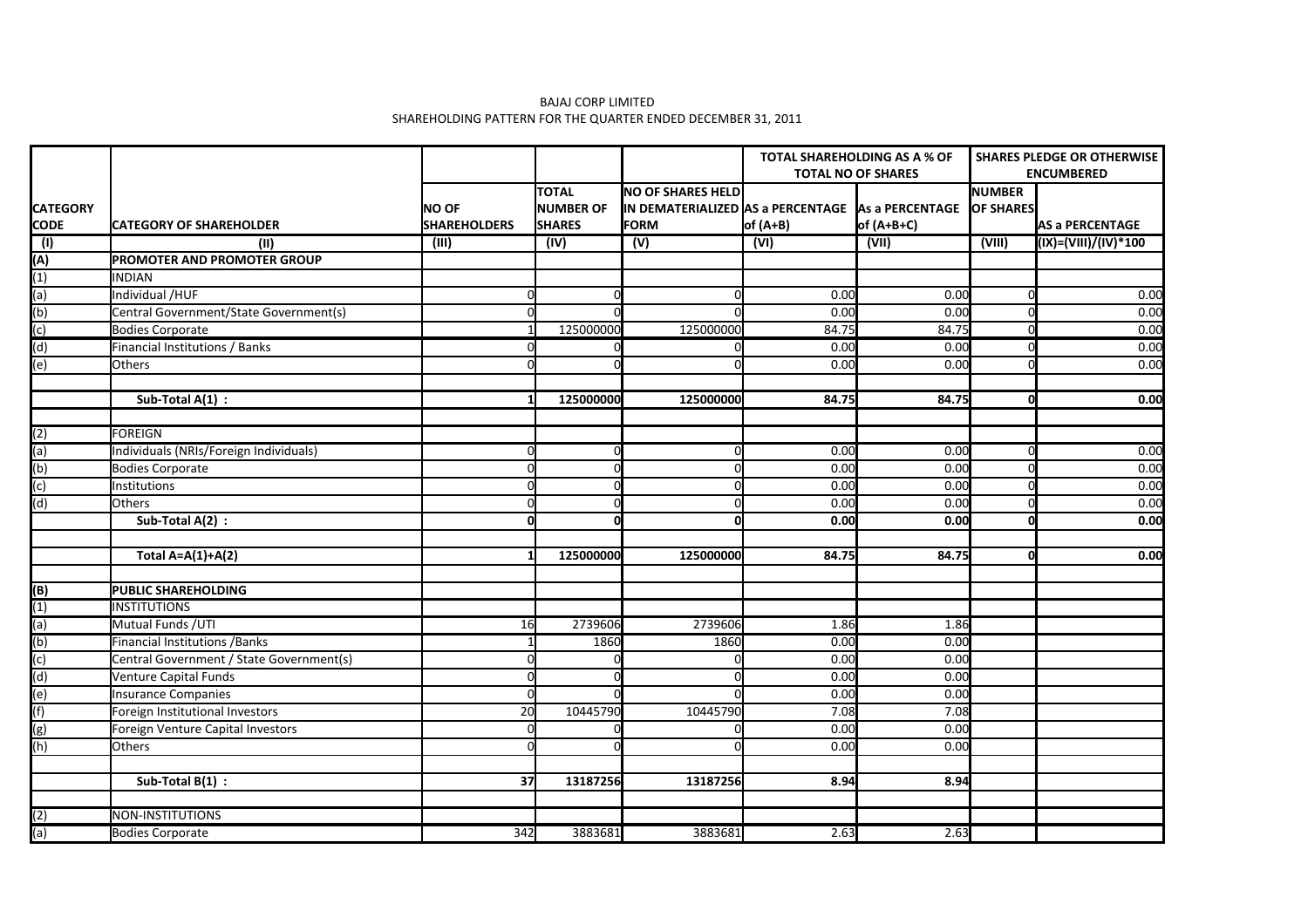|                           |                                                                          |                     |                  |                                                      | <b>TOTAL SHAREHOLDING AS A % OF</b><br><b>TOTAL NO OF SHARES</b> |              | <b>SHARES PLEDGE OR OTHERWISE</b><br><b>ENCUMBERED</b> |                        |
|---------------------------|--------------------------------------------------------------------------|---------------------|------------------|------------------------------------------------------|------------------------------------------------------------------|--------------|--------------------------------------------------------|------------------------|
|                           |                                                                          |                     | <b>TOTAL</b>     | <b>NO OF SHARES HELD</b>                             |                                                                  |              | <b>NUMBER</b>                                          |                        |
| <b>CATEGORY</b>           |                                                                          | NO OF               | <b>NUMBER OF</b> | lIN DEMATERIALIZED lAS a PERCENTAGE LAS a PERCENTAGE |                                                                  |              | <b>OF SHARES</b>                                       |                        |
| <b>CODE</b>               | <b>ICATEGORY OF SHAREHOLDER</b>                                          | <b>SHAREHOLDERS</b> | <b>SHARES</b>    | <b>IFORM</b>                                         | $of (A+B)$                                                       | $of (A+B+C)$ |                                                        | <b>AS a PERCENTAGE</b> |
| $\overline{(\mathsf{I})}$ | (II)                                                                     | (III)               | (IV)             | (V)                                                  | (VI)                                                             | (VII)        | (VIII)                                                 | (IX)=(VIII)/(IV)*100   |
| (b)                       | Individuals                                                              |                     |                  |                                                      |                                                                  |              |                                                        |                        |
|                           | (i) Individuals holding nominal share capital upto Rs.1<br>lakh          | 19592               | 3729792          | 3729287                                              | 2.53                                                             | 2.53         |                                                        |                        |
|                           |                                                                          |                     |                  |                                                      |                                                                  |              |                                                        |                        |
|                           | (ii) Individuals holding nominal share capital in excess<br>of Rs.1 lakh |                     | 1449716          | 1449716                                              | 0.98                                                             | 0.98         |                                                        |                        |
| $\sqrt{c}$                | <b>l</b> Others                                                          |                     |                  |                                                      |                                                                  |              |                                                        |                        |
|                           | NON RESIDENT INDIANS                                                     | 180                 | 245315           | 245315                                               | 0.17                                                             | 0.17         |                                                        |                        |
|                           | <b>CLEARING MEMBERS</b>                                                  | 39                  | 4240             | 4240                                                 | 0.00                                                             | 0.00         |                                                        |                        |
|                           |                                                                          |                     |                  |                                                      |                                                                  |              |                                                        |                        |
|                           | Sub-Total B(2):                                                          | 20157               | 9312744          | 9312239                                              | 6.31                                                             | 6.31         |                                                        |                        |
|                           |                                                                          |                     |                  |                                                      |                                                                  |              |                                                        |                        |
|                           | Total $B=B(1)+B(2)$ :                                                    | 20194               | 22500000         | 22499495                                             | 15.25                                                            | 15.25        |                                                        |                        |
|                           |                                                                          |                     |                  |                                                      |                                                                  |              |                                                        |                        |
|                           | Total $(A+B)$ :                                                          | 20195               | 147500000l       | 147499495                                            | 100.00                                                           | 100.00       |                                                        |                        |
|                           |                                                                          |                     |                  |                                                      |                                                                  |              |                                                        |                        |
| $\overline{(C)}$          | Shares held by custodians, against which                                 |                     |                  |                                                      |                                                                  |              |                                                        |                        |
|                           | Depository Receipts have been issued                                     |                     |                  |                                                      |                                                                  |              |                                                        |                        |
|                           |                                                                          |                     |                  |                                                      |                                                                  |              |                                                        |                        |
| $\overline{(1)}$          | Promoter and Promoter Group                                              |                     |                  |                                                      |                                                                  |              |                                                        |                        |
| (2)                       | Public                                                                   |                     | $\Omega$         |                                                      | 0.00                                                             | 0.00         |                                                        |                        |
|                           |                                                                          |                     |                  |                                                      |                                                                  |              |                                                        |                        |
|                           | <b>GRAND TOTAL (A+B+C):</b>                                              | 20195               | 147500000        | 147499495                                            | 100.00                                                           | 0.00         | 0                                                      | 0.00                   |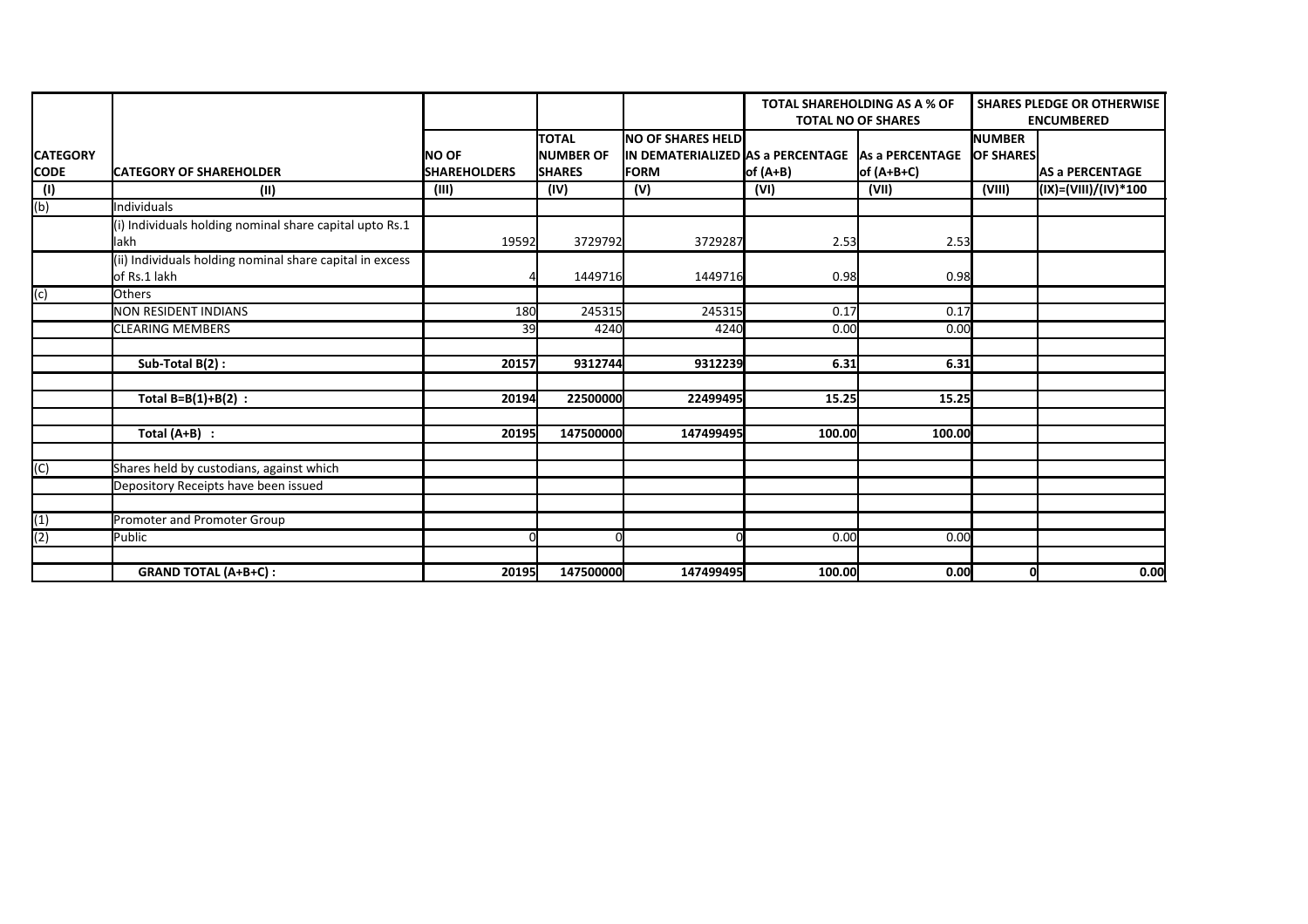| (I)(b) | Statement showing holding of securities (including shares, warrants, convertible securities) of persons belonging to the category "Promoter and Promoter Group" |           |                               |                      |                              |                             |               |                            |                 |                                   |                                                              |
|--------|-----------------------------------------------------------------------------------------------------------------------------------------------------------------|-----------|-------------------------------|----------------------|------------------------------|-----------------------------|---------------|----------------------------|-----------------|-----------------------------------|--------------------------------------------------------------|
|        |                                                                                                                                                                 |           |                               |                      |                              |                             |               |                            |                 |                                   | <b>Total Shares (including</b><br>underlying shares assuming |
|        |                                                                                                                                                                 |           |                               |                      |                              |                             |               |                            |                 |                                   | lfull conversion of warrants                                 |
|        |                                                                                                                                                                 |           |                               |                      |                              |                             |               |                            |                 |                                   | and convertible securities) as                               |
| Sr.No  | Name of the Shareholder                                                                                                                                         |           | <b>Details of Shares held</b> |                      | <b>Encumbered shares (*)</b> |                             |               | <b>Details of Warrants</b> |                 | Details of convertible securities | a % of diluted share capital                                 |
|        |                                                                                                                                                                 |           |                               |                      |                              |                             |               |                            |                 | As a % total                      |                                                              |
|        |                                                                                                                                                                 |           |                               |                      |                              | AS a % of grand             |               | As a % total               |                 | Inumber of                        |                                                              |
|        |                                                                                                                                                                 |           |                               |                      |                              | $ total (A) + (B) +$        |               | number of                  | lNumber of      | <b>convertible</b>                |                                                              |
|        |                                                                                                                                                                 |           | No. of Shares As a % of grand |                      |                              | (C) of sub-clause Number of |               | warrants of the            | convertible     | securities of the                 |                                                              |
|        |                                                                                                                                                                 | held      | total $(A)+(B)+(C)$           | <b>Pledge Shares</b> | AS a percentage              | (I)(a)                      | warrants held | smae class                 | securities held | same class                        |                                                              |
| (1)    | (11)                                                                                                                                                            | (III)     | (IV)                          | (V)                  | (VI)=(V)/(III)*100           | (VII)                       | (VIII)        | (IX)                       | (x)             | (XI)                              | (XII)                                                        |
|        |                                                                                                                                                                 |           |                               |                      |                              |                             |               |                            |                 |                                   |                                                              |
|        |                                                                                                                                                                 |           |                               |                      |                              |                             |               |                            |                 |                                   |                                                              |
|        | <b>BAJAJ RESOURCES LIMITED</b>                                                                                                                                  |           |                               |                      |                              |                             |               |                            |                 |                                   |                                                              |
|        | l(FORMERLY BAJAJ CONSUMER CARE                                                                                                                                  |           |                               |                      |                              |                             |               |                            |                 |                                   |                                                              |
|        | LIMITED)                                                                                                                                                        |           |                               |                      |                              |                             |               |                            |                 |                                   |                                                              |
|        |                                                                                                                                                                 | 125000000 | 84.75                         |                      | 0.00                         | 0.00                        |               | 0.00                       |                 | 0.00                              | 0.00                                                         |
|        |                                                                                                                                                                 |           |                               |                      |                              |                             |               |                            |                 |                                   |                                                              |
|        | <b>TOTAL:</b>                                                                                                                                                   | 125000000 | 84.75                         |                      | 0.00                         | 0.00                        |               | 0.00                       |                 | 0.00                              | 0.00                                                         |

BAJAJ CORP LIMITED SHAREHOLDING PATTERN FOR THE QUARTER ENDED DECEMBER 31, 2011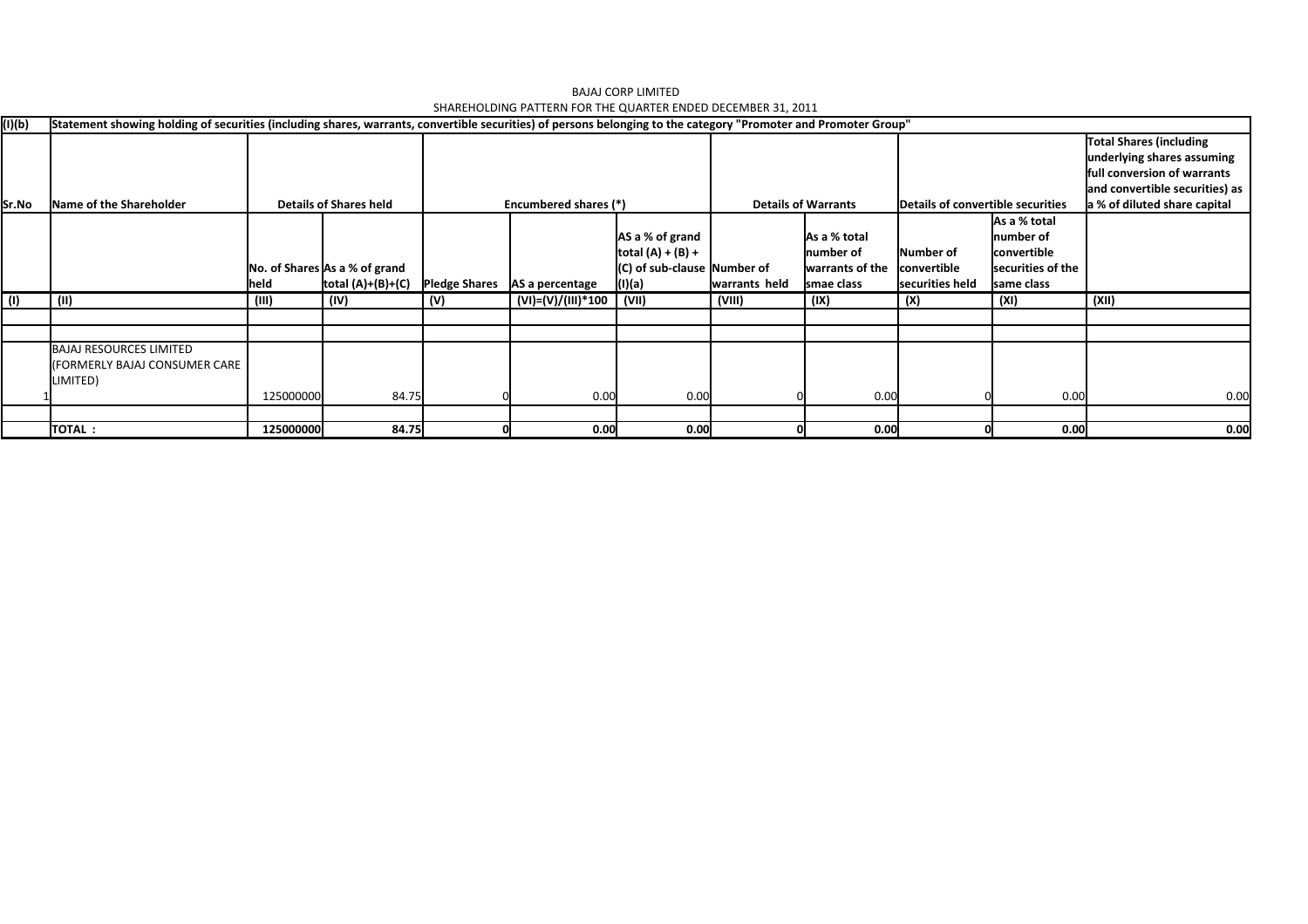| (1)(c)(i) | Statement showing holding of securities (including shares, warrants,convertible securities) of persons belonging to the category "Public" and holding more than 1% of the total number of shares |             |                                    |                     |                  |                                   |                   |                                |  |  |
|-----------|--------------------------------------------------------------------------------------------------------------------------------------------------------------------------------------------------|-------------|------------------------------------|---------------------|------------------|-----------------------------------|-------------------|--------------------------------|--|--|
|           |                                                                                                                                                                                                  |             | Shares as a percentage of          |                     |                  |                                   |                   | Total shares (including        |  |  |
|           |                                                                                                                                                                                                  |             | total number of shares {i.e.,      |                     |                  |                                   |                   | underlying shares assuming     |  |  |
|           |                                                                                                                                                                                                  |             | $\left $ Grant total $(A)+(B)+(C)$ |                     |                  |                                   |                   | full conversion of warrants    |  |  |
|           |                                                                                                                                                                                                  | lNumber of  | indicated in Statement at          |                     |                  |                                   |                   | and convertible securities) as |  |  |
| Sr.No.    | Name of the shareholder                                                                                                                                                                          | shares held | para (I)(a) above}                 | Details of warrants |                  | Details of convertible securities |                   | a % of diluted share capital)  |  |  |
|           |                                                                                                                                                                                                  |             |                                    |                     |                  |                                   | % w.r.t total     |                                |  |  |
|           |                                                                                                                                                                                                  |             |                                    |                     | As a % total     |                                   | Inumber of        |                                |  |  |
|           |                                                                                                                                                                                                  |             |                                    |                     | Inumber of       | <b>INumber of</b>                 | convertible       |                                |  |  |
|           |                                                                                                                                                                                                  |             |                                    | Number of           | lwarrants of the | convertible                       | securities of the |                                |  |  |
|           |                                                                                                                                                                                                  |             |                                    | warrants held       | same class       | securities held                   | same class        |                                |  |  |
|           | 1 ACACIA PARTNERS, LP                                                                                                                                                                            | 2600000     | 1.76                               |                     | 0.00             |                                   | 0.00              | 0.00                           |  |  |
|           | 2 ICICI PRUDENTIAL DYNAMIC PLAN                                                                                                                                                                  | 1585285     | 1.07                               |                     | 0.00             |                                   | 0.00              | 0.00                           |  |  |
|           | PARI WASHINGTON COMPANY PVT. LTD. A/C PARI WASHINGTON INDIA                                                                                                                                      |             |                                    |                     |                  |                                   |                   |                                |  |  |
|           | 3 MASTER FUND, LTD.                                                                                                                                                                              | 1566695     | 1.06                               |                     | 0.00             |                                   | 0.00              | 0.00                           |  |  |
|           |                                                                                                                                                                                                  |             |                                    |                     |                  |                                   |                   |                                |  |  |
|           | <b>TOTAL:</b>                                                                                                                                                                                    | 5751980     | 3.90                               |                     | 0.00             |                                   | 0.00              | 0.00                           |  |  |

BAJAJ CORP LIMITED SHAREHOLDING PATTERN FOR THE QUARTER ENDED DECEMBER 31, 2011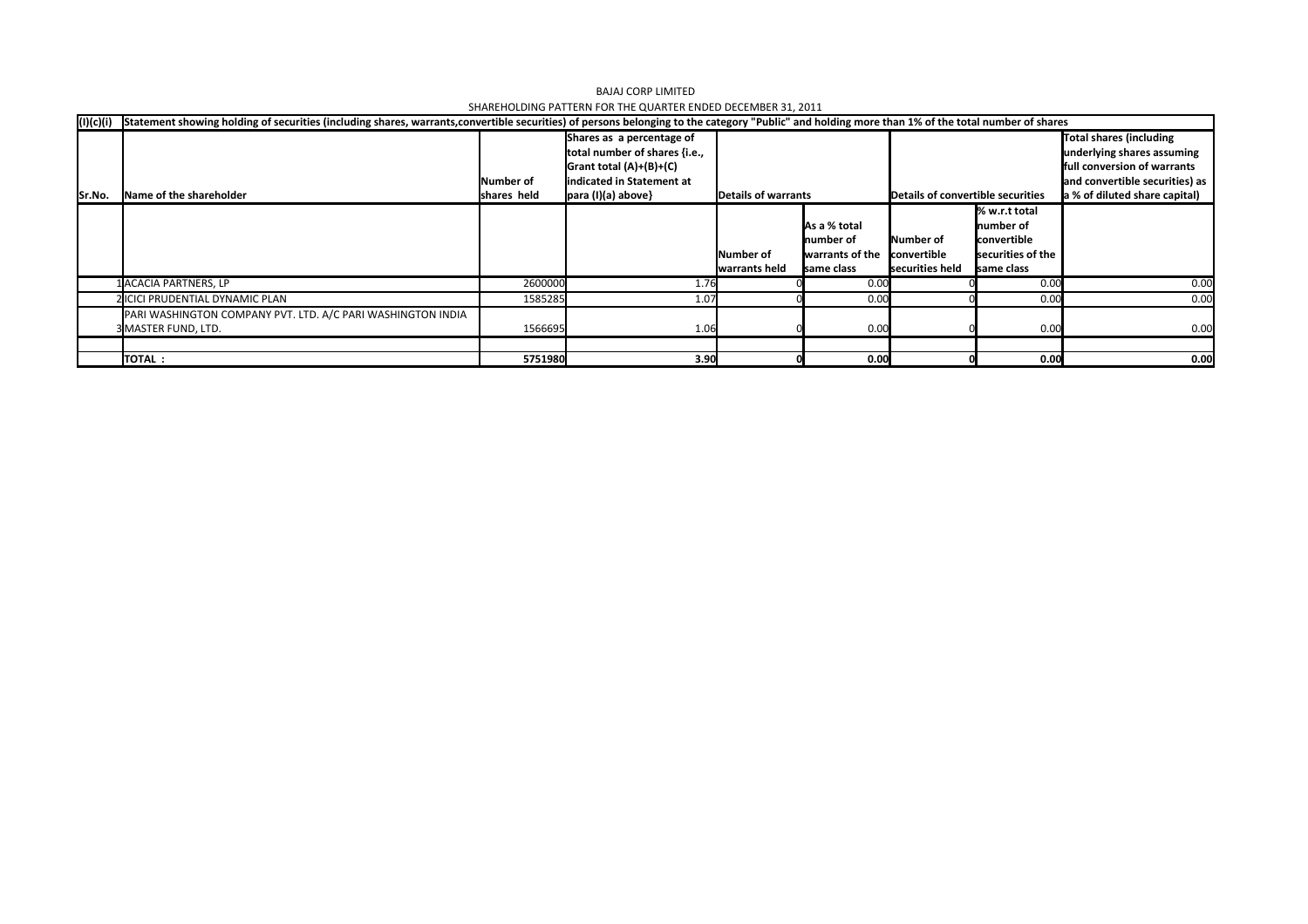BAJAJ CORP LIMITED SHAREHOLDING PATTERN FOR THE QUARTER ENDED DECEMBER 31, 2011

|            | Statement showing holding of securities (including shares, warrants,convertible securities) of persons (together with PAC) belonging to the category "Public" and holding more than 5% of the total number of shares of the |                  |                                    |                     |                 |                                   |                   |                                    |  |  |  |
|------------|-----------------------------------------------------------------------------------------------------------------------------------------------------------------------------------------------------------------------------|------------------|------------------------------------|---------------------|-----------------|-----------------------------------|-------------------|------------------------------------|--|--|--|
| (I)(c)(ii) |                                                                                                                                                                                                                             | company          |                                    |                     |                 |                                   |                   |                                    |  |  |  |
|            |                                                                                                                                                                                                                             |                  | Shares as a percentage of          |                     |                 |                                   |                   | Total shares (including            |  |  |  |
|            |                                                                                                                                                                                                                             |                  | total number of shares {i.e.,      |                     |                 |                                   |                   | underlying shares assuming         |  |  |  |
|            |                                                                                                                                                                                                                             |                  | $\left $ Grant total $(A)+(B)+(C)$ |                     |                 |                                   |                   | <b>full conversion of warrants</b> |  |  |  |
|            |                                                                                                                                                                                                                             | <b>Number of</b> | indicated in Statement at          |                     |                 |                                   |                   | and convertible securities) as     |  |  |  |
| lSr.No.    | Name(s) of the shareholder(s) and the Persons Acting in Concert (PAC) wishares held                                                                                                                                         |                  | $\vert$ para (I)(a) above}         | Details of warrants |                 | Details of convertible securities |                   | a % of diluted share capital)      |  |  |  |
|            |                                                                                                                                                                                                                             |                  |                                    |                     |                 |                                   | % w.r.t total     |                                    |  |  |  |
|            |                                                                                                                                                                                                                             |                  |                                    |                     | As a % total    |                                   | Inumber of        |                                    |  |  |  |
|            |                                                                                                                                                                                                                             |                  |                                    |                     | Inumber of      | <b>Number of</b>                  | convertible       |                                    |  |  |  |
|            |                                                                                                                                                                                                                             |                  |                                    | Number of           | warrants of the | <b>convertible</b>                | securities of the |                                    |  |  |  |
|            |                                                                                                                                                                                                                             |                  |                                    | warrants held       | Isame class     | securities held                   | Isame class       |                                    |  |  |  |
|            |                                                                                                                                                                                                                             |                  |                                    |                     |                 |                                   |                   |                                    |  |  |  |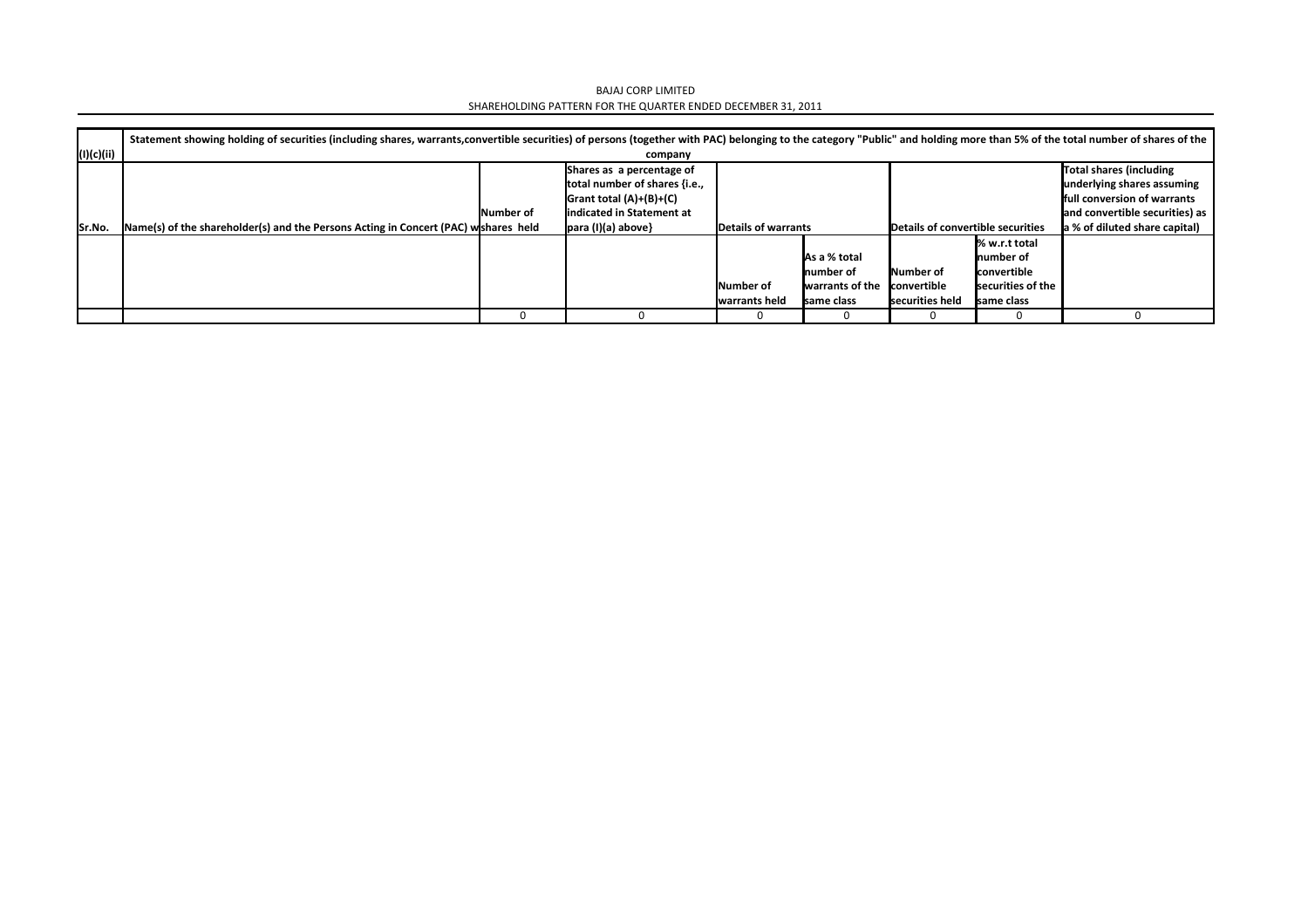### BAJAJ CORP LIMITED

# SHAREHOLDING PATTERN FOR THE QUARTER ENDED DECEMBER 31, 2011

| $\sqrt{(1)(d)}$ | STATEMENT SHOWING DETAILS OF LOCKED-IN SHARES"                 |                  |                     |              |  |  |  |  |  |  |  |
|-----------------|----------------------------------------------------------------|------------------|---------------------|--------------|--|--|--|--|--|--|--|
|                 |                                                                |                  |                     |              |  |  |  |  |  |  |  |
| <b>SLNO</b>     | NAME OF THE SHAREHOLDER                                        | <b>CAT. CODE</b> | <b>NO OF SHARES</b> | % to Capital |  |  |  |  |  |  |  |
|                 |                                                                |                  |                     |              |  |  |  |  |  |  |  |
|                 | BAJAJ RESOURCES LIMITED (FORMERLY BAJAJ CONSUMER CARE LIMITED) |                  |                     |              |  |  |  |  |  |  |  |
|                 |                                                                | ILTD             | 29950000            | 20.31        |  |  |  |  |  |  |  |
|                 |                                                                |                  |                     |              |  |  |  |  |  |  |  |
|                 | <b>ITOTAL :</b>                                                |                  | 29950000            | 20.31        |  |  |  |  |  |  |  |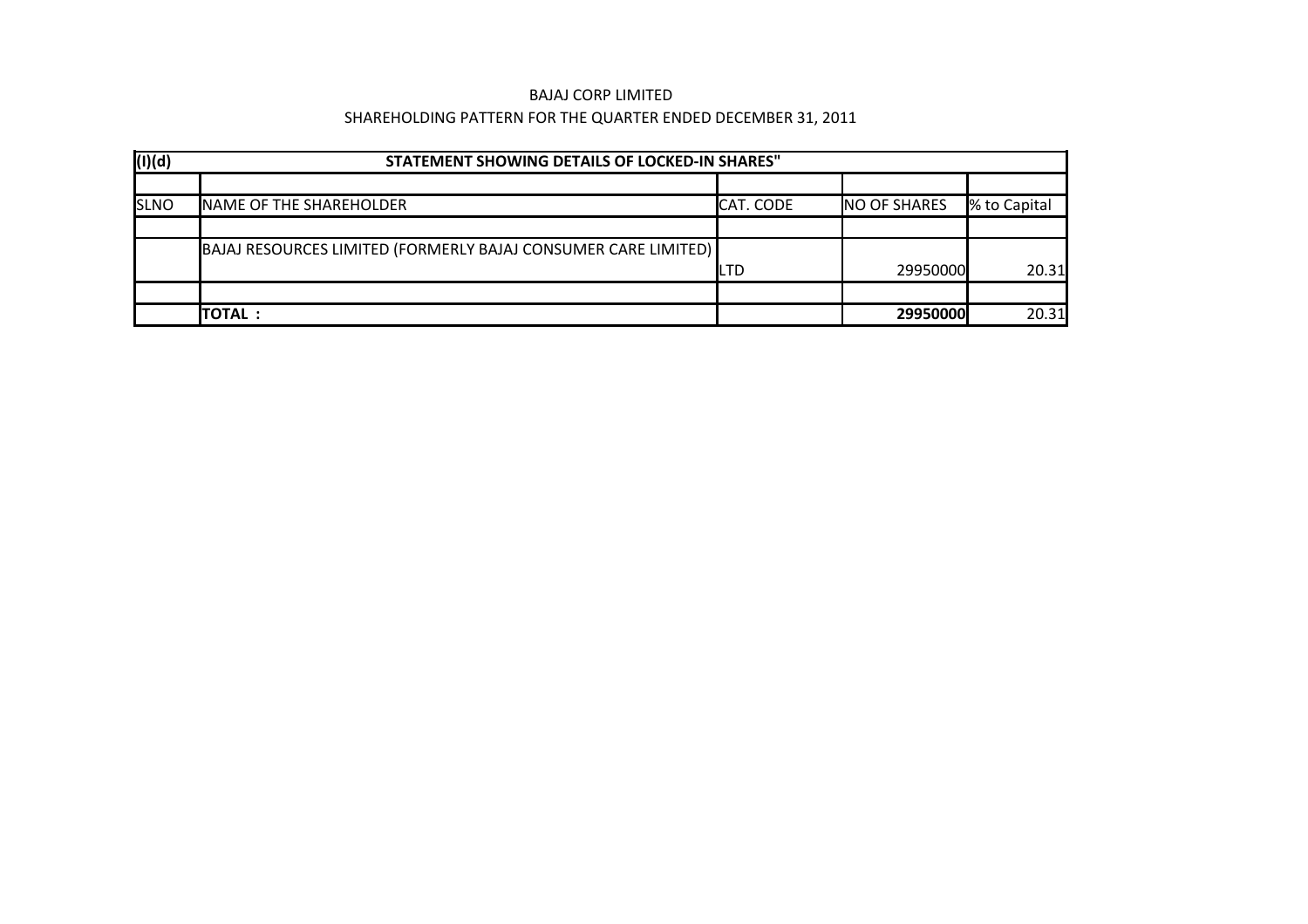### BAJAJ CORP LIMITED

# SHAREHOLDING PATTERN FOR THE QUARTER ENDED DECEMBER 31, 2011

| (II)(a) |                                                 | STATEMENT SHOWING DETAILS OF DEPOSITORY RECEIPTS (DRS) |                                         |                                                                                                                                                                                                                   |  |  |  |  |  |  |
|---------|-------------------------------------------------|--------------------------------------------------------|-----------------------------------------|-------------------------------------------------------------------------------------------------------------------------------------------------------------------------------------------------------------------|--|--|--|--|--|--|
|         |                                                 |                                                        |                                         |                                                                                                                                                                                                                   |  |  |  |  |  |  |
| Sr.No.  | Type of outstanding DR (ADRs, GDRs, SDRs, etc.) | <b>IDRs</b>                                            | <b>INumber of shares</b><br><b>IDRs</b> | Shares underlying outstanding DRs<br>as a percentage of total number of<br>shares {i.e., Grand Total $(A)+(B)+(C)$<br>Number of outstanding underlying outstanding indicated in Statement at Para(I)(a)<br> above |  |  |  |  |  |  |
|         |                                                 |                                                        |                                         |                                                                                                                                                                                                                   |  |  |  |  |  |  |
|         | <b>TOTAL :</b>                                  |                                                        |                                         |                                                                                                                                                                                                                   |  |  |  |  |  |  |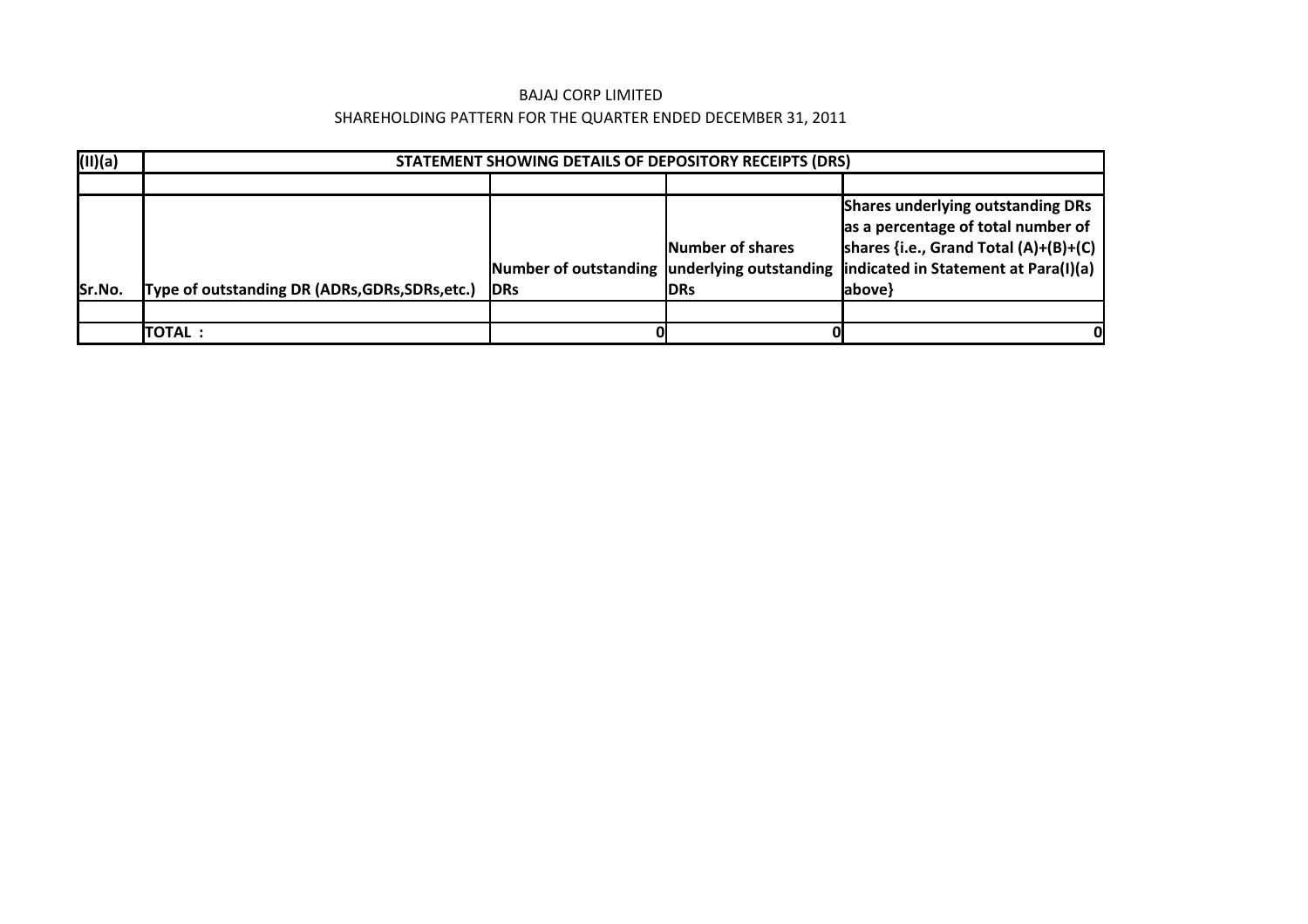# BAJAJ CORP LIMITED SHAREHOLDING PATTERN FOR THE QUARTER ENDED DECEMBER 31, 2011

Г

| (11)(b) | Statement showing Holding of Depository Receipts (DRs), where underlying shares held by "Promoter/Promoter group" are in excess of 1% of the total | number shares.                  |                  |                                                  |
|---------|----------------------------------------------------------------------------------------------------------------------------------------------------|---------------------------------|------------------|--------------------------------------------------|
|         |                                                                                                                                                    |                                 |                  |                                                  |
|         |                                                                                                                                                    | Type of                         | <b>Number of</b> | Shares underlying outstanding DRs as a           |
|         |                                                                                                                                                    | outstanding DR                  | <b>shares</b>    | percentage of total number of shares {i.e.,      |
|         |                                                                                                                                                    | (ADRs, GDRs, SDRs, Junderlying) |                  | $\vert$ Grand Total (A)+(B)+(C) indicated in     |
| Sr.No.  | Name of the DR Holder                                                                                                                              | letc.)                          |                  | outstanding DRs   Statement at para(I)(a) above} |
|         |                                                                                                                                                    |                                 |                  |                                                  |
|         | (TOTAL :                                                                                                                                           |                                 |                  | O                                                |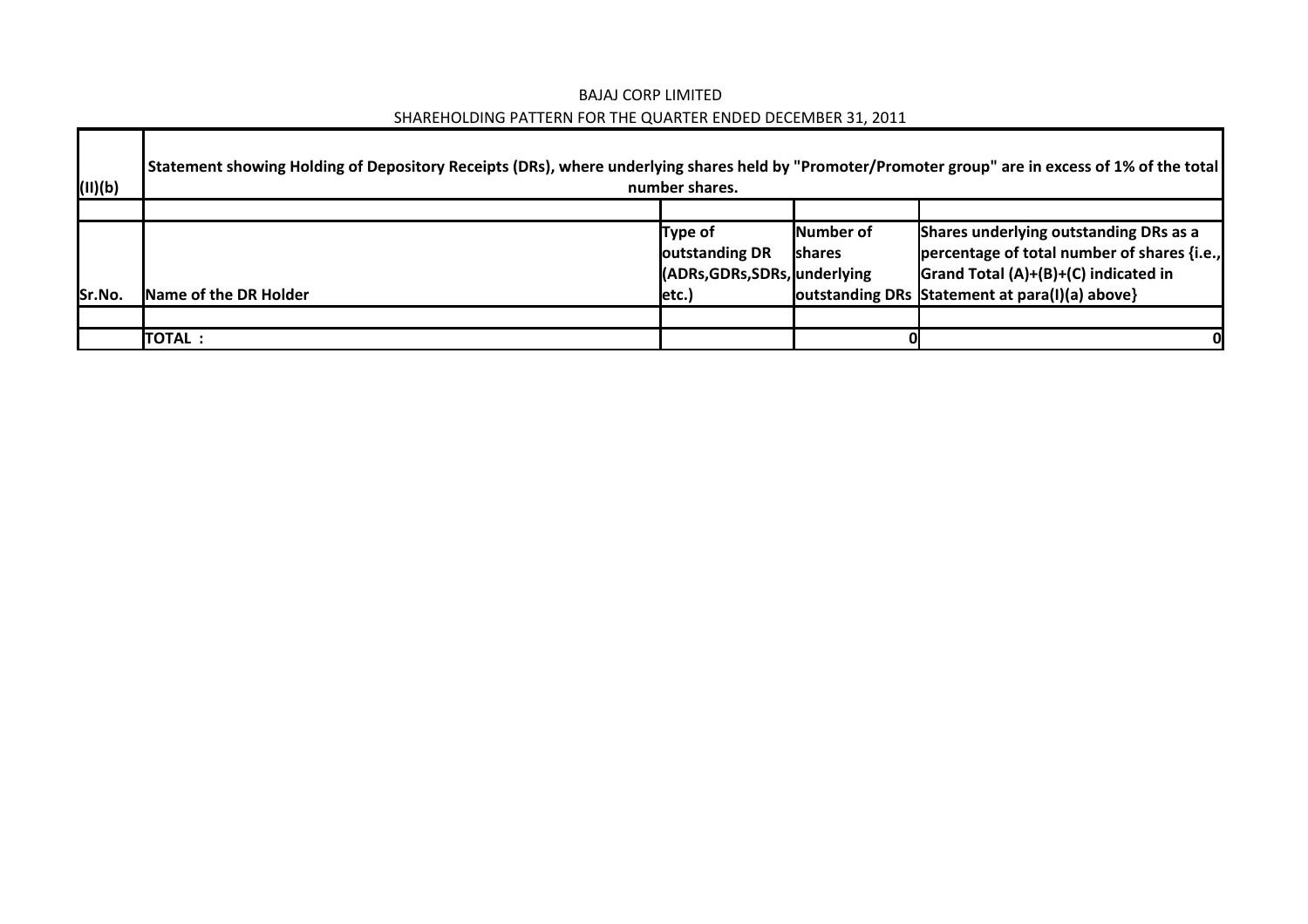### **securities is issued by the issuer**  (III) (a) **Statement showing the voting pattern of shareholders, if more than one class of shares/**

(Give description of voting rights for each class of security) Class X: Class Y: Class Z:)

| Category<br>code | <b>Category of shareholder</b>                                                           |                      | <b>Number of Voting Rights</b><br>held in each class of<br>securities |                | <b>Total</b><br>Voting<br><b>Rights</b> | <b>Total Voting Rights i.e.</b><br>(VI) |                                    |  |
|------------------|------------------------------------------------------------------------------------------|----------------------|-----------------------------------------------------------------------|----------------|-----------------------------------------|-----------------------------------------|------------------------------------|--|
|                  |                                                                                          | Class $\overline{X}$ | <b>Class Y</b>                                                        | <b>Class Z</b> |                                         | As a<br>percentage<br>of $(A+B)$        | As a<br>percentage of<br>$(A+B+C)$ |  |
| (I)              | (II)                                                                                     | (III)                | (IV)                                                                  | (V)            | (VI)                                    | (VII)                                   | (VIII)                             |  |
| (A)              | <b>Promoter and Promoter</b><br>Group                                                    |                      |                                                                       |                |                                         |                                         |                                    |  |
| (1)              | Indian                                                                                   |                      |                                                                       |                |                                         |                                         |                                    |  |
| (a)              | Individuals/ Hindu Undivided<br>Family                                                   |                      |                                                                       |                |                                         |                                         |                                    |  |
| (b)              | Government/<br>Central<br>State<br>Government(s)                                         |                      |                                                                       |                |                                         |                                         |                                    |  |
| (c)              | <b>Bodies Corporate</b>                                                                  |                      |                                                                       |                |                                         |                                         |                                    |  |
| (d)              | <b>Financial Institutions/ Banks</b>                                                     |                      |                                                                       |                |                                         |                                         |                                    |  |
| (e)              | Any Other                                                                                |                      |                                                                       |                |                                         |                                         |                                    |  |
|                  | (specify)                                                                                |                      |                                                                       |                |                                         |                                         |                                    |  |
|                  | Sub-Total $(A)(1)$                                                                       |                      |                                                                       |                | NA.                                     |                                         |                                    |  |
| (2)              | Foreign                                                                                  |                      |                                                                       |                |                                         |                                         |                                    |  |
| (a)              | <b>Individuals</b><br>(Non-Resident<br>Individuals/<br>Foreign<br>Individuals)           |                      |                                                                       |                |                                         |                                         |                                    |  |
| (b)              | Bodies Corporate                                                                         |                      |                                                                       |                |                                         |                                         |                                    |  |
| (c)              | Institutions                                                                             |                      |                                                                       |                |                                         |                                         |                                    |  |
| (d)              | Any Other (specify)                                                                      |                      |                                                                       |                |                                         |                                         |                                    |  |
|                  | Sub-Total $(A)(2)$                                                                       |                      |                                                                       |                |                                         |                                         |                                    |  |
|                  | <b>Total Shareholding of</b><br><b>Promoter and Promoter</b><br>Group (A)= (A)(1)+(A)(2) |                      |                                                                       |                |                                         |                                         |                                    |  |